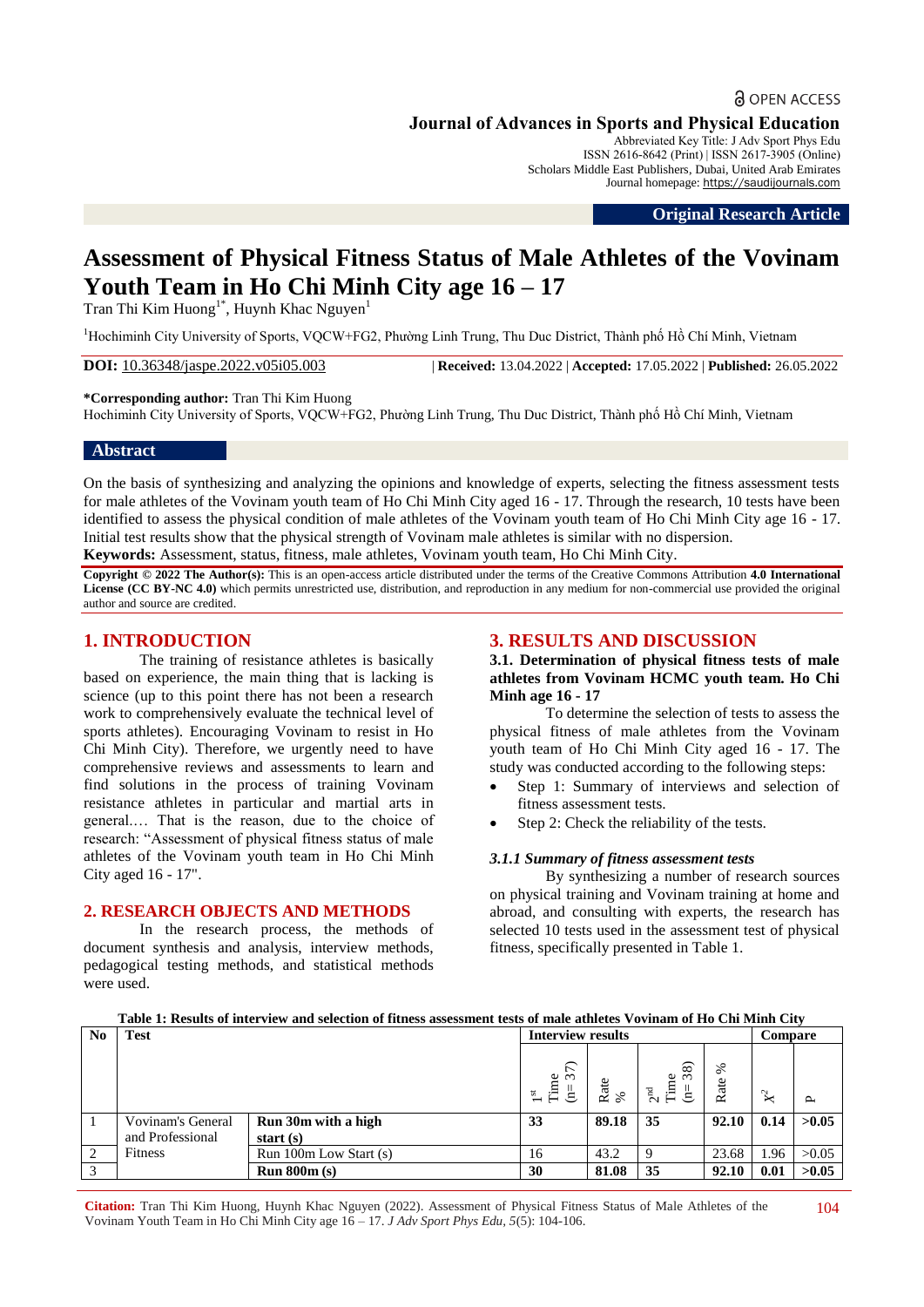Tran Thi Kim Huong & Huynh Khac Nguyen., J Adv Sport Phys Edu, May, 2022; 5(5): 104-106

| $\overline{4}$ | Run $1500m(s)$                                                   | 12 | 29.7  | 8  | 21.05 | 0.47         | >0.05 |
|----------------|------------------------------------------------------------------|----|-------|----|-------|--------------|-------|
| 5              | Thrust in place (cm)                                             | 37 | 100   | 36 | 94.73 | 0.01         | >0.05 |
| 6              | Lie on stomach push-ups 1 minute (times)                         | 36 | 97.3  | 35 | 92.10 | 0.01         | >0.05 |
| 7              | 32<br>Jump rope 1 minute (times)                                 |    | 86.4  | 31 | 81.57 | 0.05         | >0.05 |
| $\,8\,$        | Crunches 1 minute (times)                                        | 33 | 89.18 | 31 | 81.57 | 0.14         | >0.05 |
| 9              | Stretch your back for 30s (times)                                | 10 | 27.06 | 12 | 28.94 | 0.05         | >0.05 |
| 10             | Back force (times)                                               | 23 | 62.16 | 25 | 65.78 | 0.08         | >0.05 |
| 11             | Punch arm straight before 10s (times)                            | 32 | 86.4  | 31 | 81.57 | 0.05         | >0.05 |
| 12             | Hand hook punch after 10s (times)                                | 10 | 27.06 | 12 | 28.94 | 0.05         | >0.05 |
| 13             | Punch straight before 30s (times)                                | 21 | 56.7  | 18 | 47.36 | 0.23         | >0.05 |
| 14             | Hand hook punch after 30 seconds (times)                         | 30 | 81.08 | 35 | 92.10 | $\mathbf{0}$ | >0.05 |
| 15             | Đá vòng cầu chân trước 30s (lần)                                 | 23 | 62.16 | 25 | 65.78 | 0.08         | >0.05 |
| 16             | Kick the leg after 30s (times)                                   | 36 | 97.3  | 35 | 92.10 | 0.01         | >0.05 |
| 17             | Hit 3 triangle targets for 20s (times)                           | 30 | 81.08 | 35 | 92.10 | 0.01         | >0.05 |
| 18             | Coordinate front $arms + hind \text{ legs } 30s \text{ (times)}$ | 10 | 27.06 | 12 | 28.94 | 0.05         | >0.05 |
| 19             | Sandbag bottom stone (times)                                     | 7  | 18.9  | 12 | 31.57 | 1.32         | >0.05 |
| 20             | Strike Foot Attack (times)                                       | 16 | 43.2  | 9  | 23.68 | 1.96         | >0.05 |

Thus, through the interview according to the principles outlined in the topic, 10 tests with high consensus votes were selected in both interviews with a consensus rate of over 80% as follows: Run 30m with a high start (s), Run 800m (s), Thrust in place (cm), Lie on stomach push-ups 1 minute (times), Jump rope 1 minute (times), Crunches 1 minute (times), Straight arm punch first 10s (times), Hand hook punch after 30 seconds (times), Kick the leg after 30s (times), hit 3 triangle targets for 20s (times).

### *3.1.2. Evaluate the reliability of the selected tests*

A test is used to evaluate the object of study if and only if it is guaranteed to have sufficient reliability. Therefore, the above 10 interview tests first need to be conducted to check their reliability. Check the reliability through repeated testing twice in 7 days. Reliability test results of fitness and functional tests are presented in Table 2.

| N <sub>0</sub> | <b>TEST</b>    | Table 2. Reliability test results of tests | Result test 1st<br>time       | <b>Result test</b><br>$2nd$ time | r    | P      |
|----------------|----------------|--------------------------------------------|-------------------------------|----------------------------------|------|--------|
|                |                |                                            | $\overline{X}_1 \pm \delta_1$ | $\overline{X}_2 \pm \delta_2$    |      |        |
|                | General and    | Run 30m with a high start (s)              | $3.89 \pm 0.16$               | $3.91 \pm 0.17$                  | 0.91 | < 0.05 |
| 2              | Professional   | Run 800m(s)                                | $178.14 \pm 0.89$             | $180.01 \pm 0.97$                | 0.93 | < 0.05 |
| $\mathcal{F}$  | <b>Fitness</b> | Thrust in place (cm),                      | $237 \pm 6.2$                 | $234 \pm 6.7$                    | 0.83 | < 0.05 |
| 4              |                | Jump rope 1 minute (times)                 | $133 \pm 2.74$                | $130 \pm 2.56$                   | 0.89 | < 0.05 |
| 5              |                | Crunches 1 minute (times)                  | $31 \pm 2.2$                  | $34 \pm 1.9$                     | 0.81 | < 0.05 |
| 6              |                | Lie on stomach push-ups 1 minute (times)   | $49 \pm 1.29$                 | $50+1.83$                        | 0.92 | < 0.05 |
|                |                | Straight arm punch first 10s (times)       | $23 \pm 1.87$                 | $24 \pm 1.92$                    | 0.91 | < 0.05 |
| 8              |                | Hand hook punch after 30 seconds (times)   | $50 \pm 2.04$                 | $51 + 2.15$                      | 0.88 | < 0.05 |
| 9              |                | Kick the leg after 30s (times)             | $39 \pm 1.78$                 | $40\pm2.13$                      | 0.94 | < 0.05 |
| 10             |                | Hit 3 triangle targets for 20s (times)     | $14 \pm 1.29$                 | $15 + 1.31$                      | 0.95 | < 0.05 |

# **Table 2: Reliability test results of tests**

Table 2 shows that 10/10 tests all have  $r \ge 0.8$ and  $P < 0.05$ , all selected tests show a high degree of reliability between the two tests. That shows that the system of tests above shows a strong correlation, has full stability and reliability.

### **3.2. Assessment of physical fitness for male athletes of Vovinam City youth team. Ho Chi Minh age 16 - 17**

Research using 10 fitness tests for male athletes of Vovinam HCMC youth team. In order to assess the physical condition of male athletes of the Vovinam youth team in Ho Chi Minh City, the age group 16 - 17 is presented in Table 3.

From the results of Table 3, it can be seen that: The achievements of 12 male athletes achieved through physical fitness tests are uniform and without dispersion.